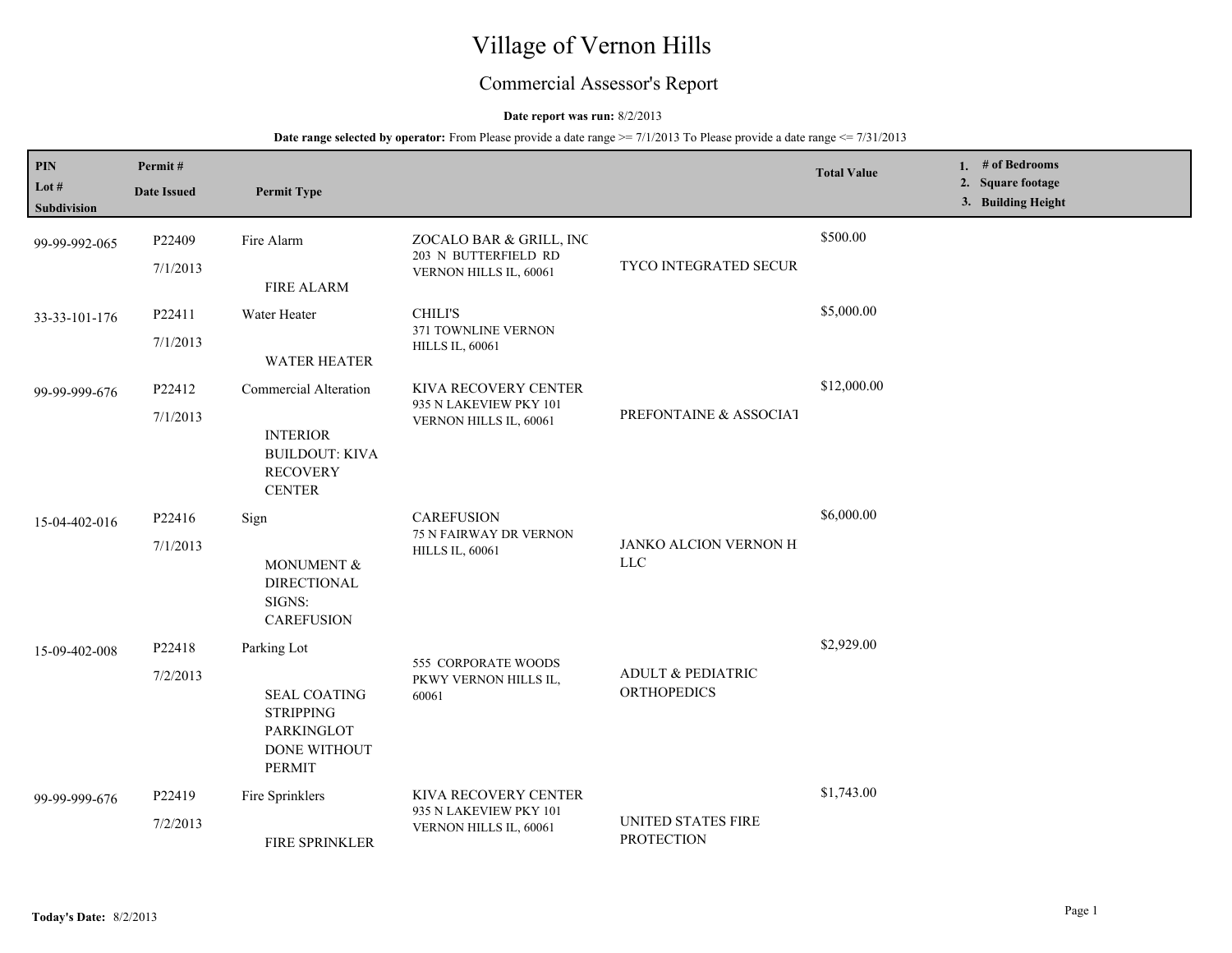| PIN<br>Lot $#$<br>Subdivision | Permit#<br><b>Date Issued</b> | <b>Permit Type</b>                                                                    |                                                                                    |                       | <b>Total Value</b> | 1. $#$ of Bedrooms<br>2. Square footage<br>3. Building Height |
|-------------------------------|-------------------------------|---------------------------------------------------------------------------------------|------------------------------------------------------------------------------------|-----------------------|--------------------|---------------------------------------------------------------|
| 15-03-303-002<br>12           | P22423<br>7/2/2013            | Tent<br>TENT - 4 20 X 10                                                              | <b>CDW</b><br>200 N MILWAUKEE AV<br>VERNON HILLS IL, 60061                         | 12<br>CDW             | \$2,500.00         |                                                               |
| 15-04-203-016                 | P22435<br>7/5/2013            | HVAC - Combination<br><b>HVAC</b>                                                     | <b>TUSON CORP</b><br>475 BUNKER CT VERNON<br><b>HILLS IL, 60061</b>                | UNIQUE INDOOR COMFORT | \$17,900.00        |                                                               |
| 99-99-100-383                 | P22439<br>7/8/2013            | Voice/Data<br>VOICE AND DATA                                                          | AMP<br>859 WEST END CT suite 103<br>VERNON HILLS IL, 60061                         | AMP                   | \$4,141.00         |                                                               |
| 99-00-000-168                 | P22440<br>7/8/2013            | Voice/Data<br>VOICE & DATA -<br>KID TO KID                                            | KID TO KID<br>700 N MILWAUKEE AVE<br>124 VERNON HILLS IL, 60061                    | MERGE-POINT, INC      | \$2,400.00         |                                                               |
| 99-99-995-053                 | P22443<br>7/8/2013            | Sign<br><b>SIGN: REFACE</b><br><b>GROUND: HYDRA</b><br><b>FORCE</b>                   | <b>HYDRA FORCE</b><br>700 WOODLANDS PKWY<br>VERNON HILLS IL, 60061                 | NORTH SHORE SIGN      | \$3,300.00         | 22.60<br>2.<br>3.<br>4.60                                     |
| 99-00-000-710                 | P22445<br>7/9/2013            | Commercial Alteration<br><b>INTERIOR</b><br><b>BUILDOUT:</b><br><b>LAKESIDE FOODS</b> | <b>LAKESIDE FOODS</b><br>175 E HAWTHORN PKY<br>suite 300 VERNON HILLS IL,<br>60061 | METRO RESTORATION     | \$15,000.00        |                                                               |
| 15-03-102-012                 | P22447<br>7/9/2013            | Parking Lot<br>PARKING LOT:<br>2013                                                   | MARKET PLACE SHOPPING<br>413 N MILWAUKEE AV<br>VERNON HILLS IL, 60061              | PARKING PLACE         | \$92,306.00        |                                                               |
| 99-99-100-393                 | P22454<br>7/9/2013            | Certificate of Occupancy<br><b>CO: PEGASUS</b><br><b>GALLERY</b>                      | PEGASUS GALLERY<br>718 HAWTHORN CENTER<br>VERNON HILLS IL, 60061                   |                       |                    |                                                               |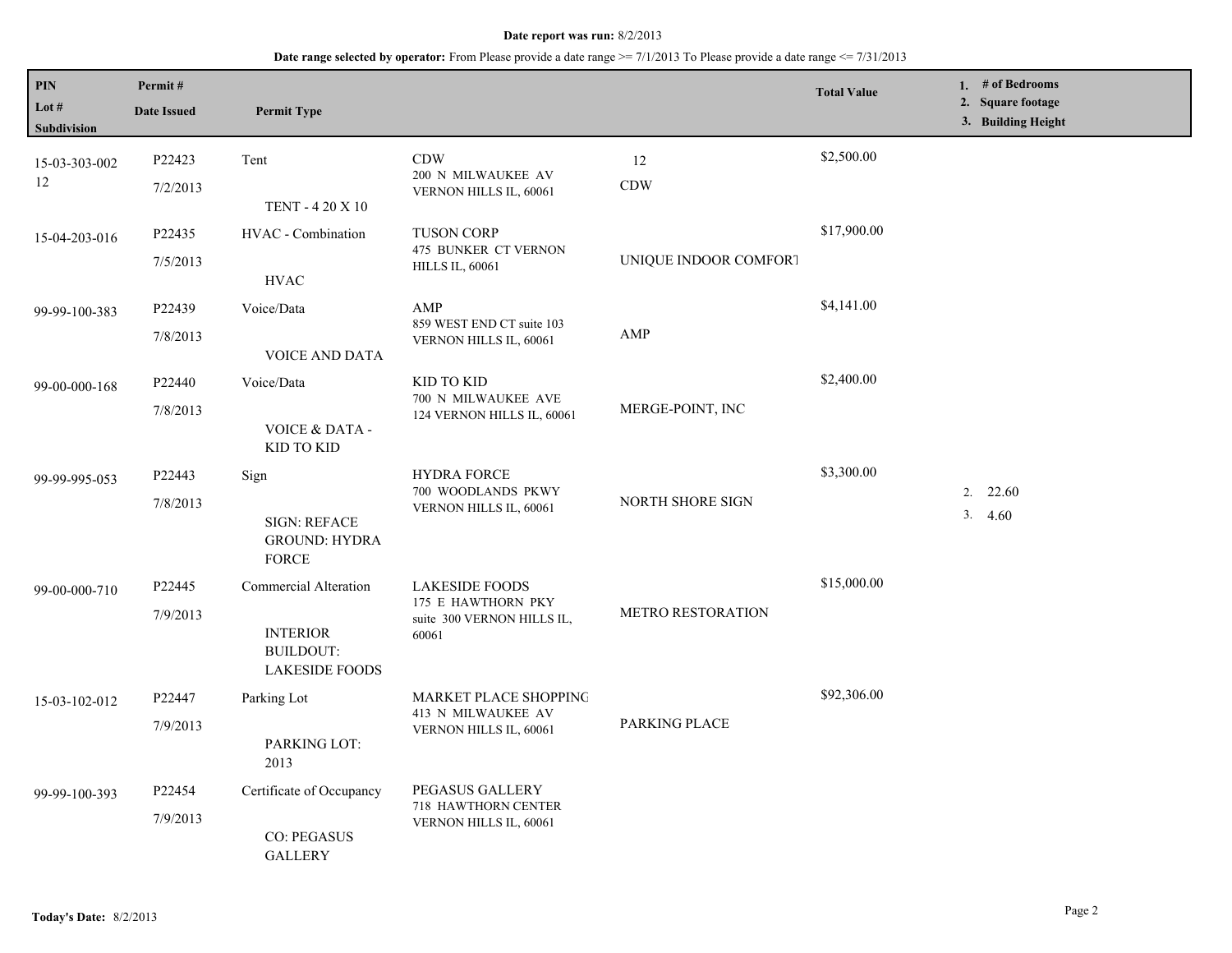| PIN<br>Lot #       | Permit#                  |                                                                      |                                                         |                           | <b>Total Value</b> | 1. # of Bedrooms<br>2. Square footage |
|--------------------|--------------------------|----------------------------------------------------------------------|---------------------------------------------------------|---------------------------|--------------------|---------------------------------------|
| <b>Subdivision</b> | <b>Date Issued</b>       | <b>Permit Type</b>                                                   |                                                         |                           |                    | 3. Building Height                    |
| 99-99-101-625      | P22455                   | Misc. Commercial                                                     | <b>VERNON HILLS PARK DIST</b>                           |                           | \$5,400.00         |                                       |
|                    | 7/9/2013                 | CONSTRUCTION<br>AND STORAGE<br><b>TRAILERS W/TEMP</b><br><b>ELEC</b> | 1400 INDIANWOOD VERNON<br><b>HILLS IL, 60061</b>        | HEZCORP CONSTRUCTION      |                    |                                       |
| 99-99-101-625      | P22456                   | Commercial New                                                       | <b>VERNON HILLS PARK DIST</b><br>1400 INDIANWOOD VERNON |                           | \$2,200,000.00     |                                       |
|                    | 7/9/2013                 | <b>PARK</b><br><b>MAINTENANCE</b><br><b>FACILITY</b>                 | <b>HILLS IL, 60061</b>                                  | THE HEZNER CORPORATIO     |                    |                                       |
| 99-99-101-625      | P22457                   | Fire Sprinklers                                                      | <b>VERNON HILLS PARK DIST</b><br>1400 INDIANWOOD VERNON |                           | \$20,335.00        |                                       |
|                    | 7/9/2013                 | FIRE SPRINKLERS                                                      | <b>HILLS IL, 60061</b>                                  | FIRE GUARD OF ILLINOIS, I |                    |                                       |
| 15-04-402-016      | P22459                   | Voice/Data                                                           | <b>CAREFUSION</b><br><b>75 N FAIRWAY DR VERNON</b>      | VIDEO AND SOUND SERVIC    | \$100,000.00       |                                       |
|                    | 7/11/2013                | <b>VOICE &amp; DATA</b>                                              | <b>HILLS IL, 60061</b>                                  |                           |                    |                                       |
| 99-99-100-819      | P22460                   | Parking Lot                                                          | <b>860 MILWAUKEE VERNON</b>                             |                           | \$3,885.00         |                                       |
|                    | 7/12/2013                | <b>SEAL COATING</b><br><b>STRIP ONLY</b>                             | <b>HILLS IL, 60061</b>                                  | PEACOCK OIL               |                    |                                       |
| 99-00-000-164      | P22461                   | Fire Sprinklers                                                      | <b>ULTA</b>                                             |                           | \$17,850.00        |                                       |
|                    | 7/12/2013                | FIRE SPRINKLER<br>FOR ULTA<br><b>BUILDOUT</b>                        | 700 N MILWAUKEE AVE<br>117 VERNON HILLS IL, 60061       | C & E FIRE PROTECTION, IN |                    |                                       |
| 99-99-101-241      | P22463                   | Misc. Electrical                                                     | <b>ABBVIE</b><br>75 FAIRWAY suite 400                   |                           | \$41,847.00        |                                       |
|                    | 7/12/2013<br>LOW VOLTAGE | <b>ACCESS CONTROL</b>                                                | SOUND INCORPORATED<br>VERNON HILLS IL, 60061            |                           |                    |                                       |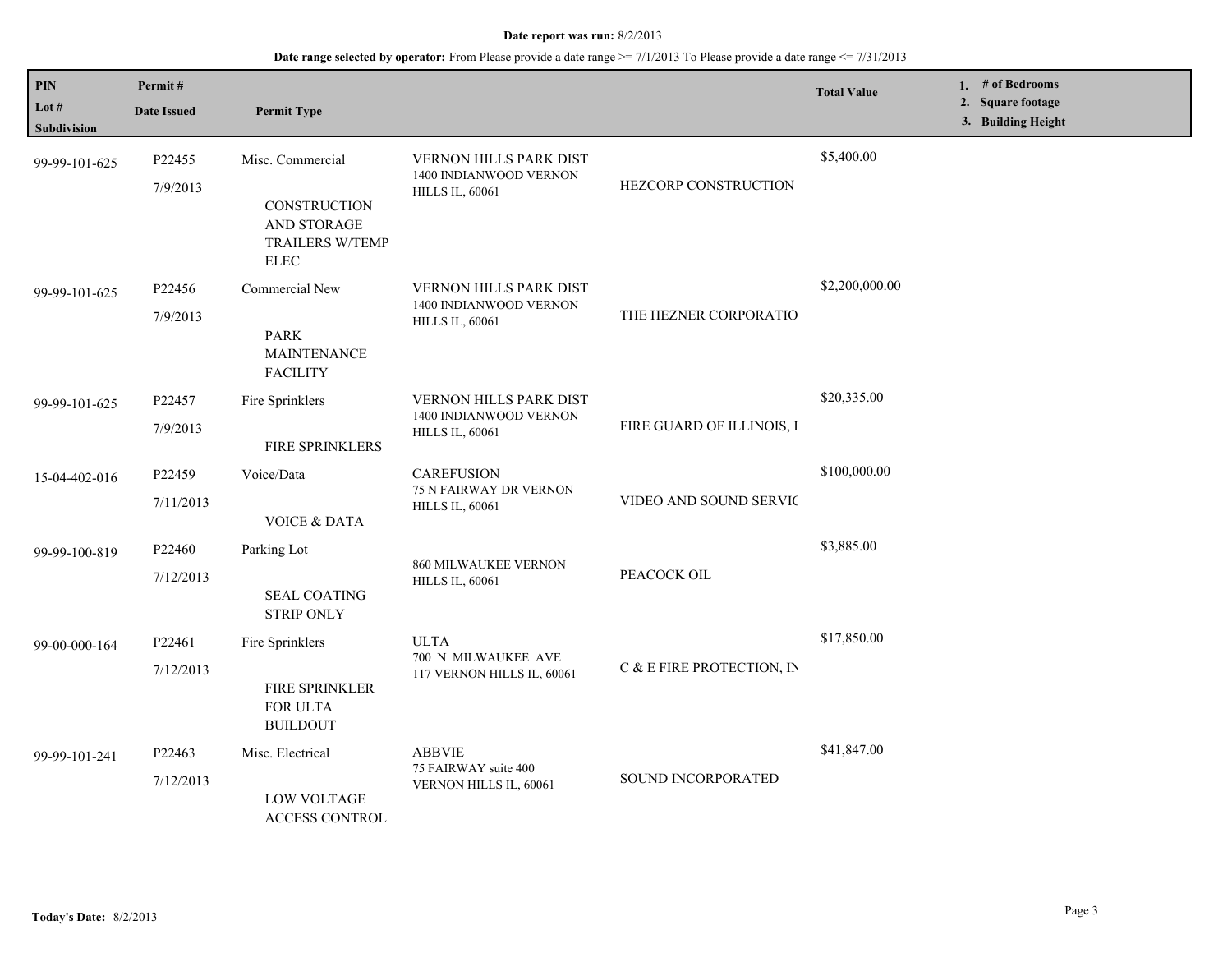## **Date range selected by operator:** From Please provide a date range >= 7/1/2013 To Please provide a date range <= 7/31/2013

| PIN<br>Lot #       | Permit#             |                                                        |                                                                  |                                              | <b>Total Value</b> | 1. $#$ of Bedrooms<br>2. Square footage |
|--------------------|---------------------|--------------------------------------------------------|------------------------------------------------------------------|----------------------------------------------|--------------------|-----------------------------------------|
| <b>Subdivision</b> | <b>Date Issued</b>  | <b>Permit Type</b>                                     |                                                                  |                                              |                    | 3. Building Height                      |
| 99-99-990-786      | P22464<br>7/12/2013 | Certificate of Occupancy                               | EUBERAH JEWELRY<br>114 HAWTHORN CENTER<br>VERNON HILLS IL, 60061 | EUBERAH JEWELRY                              |                    |                                         |
|                    |                     | CO - EUBERAH<br><b>JEWELRY</b>                         |                                                                  |                                              |                    |                                         |
| 99-99-100-161      | P22465              | Misc. Commercial                                       | <b>RUST OLEUM</b>                                                |                                              | \$10,000.00        |                                         |
|                    | 7/15/2013           | <b>SPRAY BOOTH</b>                                     | 859 WEST END CT suite 104<br>VERNON HILLS IL, 60061              | <b>COLLISION EQUIPMENT</b><br><b>EXPERTS</b> |                    |                                         |
| 15-04-402-016      | P22469              | Misc. Electrical                                       | <b>CAREFUSION</b>                                                |                                              | \$4,940.00         |                                         |
|                    | 7/15/2013           | <b>ELEC HOOKUPS</b><br>FOR CUBICLES                    | 75 N FAIRWAY DR VERNON<br><b>HILLS IL, 60061</b>                 | LOMBARDI ELECTRIC                            |                    |                                         |
| 11-33-401-003      | P22471              | Parking Lot                                            | <b>SEARS ROEBUCK CO</b>                                          |                                              | \$28,000.00        |                                         |
|                    | 7/15/2013           | PARKING LOT 2013                                       | 2 HAWTHORN CENTER<br>VERNON HILLS IL, 60061                      | WALLACE PAVING, INC                          |                    |                                         |
| 99-99-995-053      | P22474              | Fire Alarm                                             | <b>HYDRA FORCE</b>                                               |                                              | \$6,500.00         |                                         |
|                    | 7/16/2013           | <b>FIRE ALARM</b>                                      | 700 WOODLANDS PKWY<br>VERNON HILLS IL, 60061                     | ELECTRICAL DESIGN SYST                       |                    |                                         |
| 99-00-000-740      | P <sub>22475</sub>  | Certificate of Occupancy                               | <b>OUANTUM INSTITUTE</b>                                         |                                              |                    |                                         |
|                    | 7/16/2013           |                                                        | 100 N FAIRWAY DR 128<br>VERNON HILLS IL, 60061                   |                                              |                    |                                         |
|                    |                     | CO: QUANTUM<br><b>INSTITUTE</b>                        |                                                                  |                                              |                    |                                         |
| 15-04-402-016      | P22476              | Misc. Electrical                                       | <b>CAREFUSION</b><br>75 N FAIRWAY DR VERNON                      |                                              | \$109,000.00       |                                         |
|                    | 7/16/2013           | LOW VOLTAGE:<br><b>DATA</b>                            | <b>HILLS IL, 60061</b>                                           | KB ADVANCED TECHNOLO                         |                    |                                         |
| 99-99-100-383      | P22477              | <b>Security System</b>                                 | AMP                                                              |                                              | \$4,895.00         |                                         |
|                    | 7/16/2013           | <b>LOW VOLTAGE</b><br><b>SECURITY</b><br><b>SYSTEM</b> | 859 WEST END CT suite 103<br>VERNON HILLS IL, 60061              | AMP                                          |                    |                                         |

L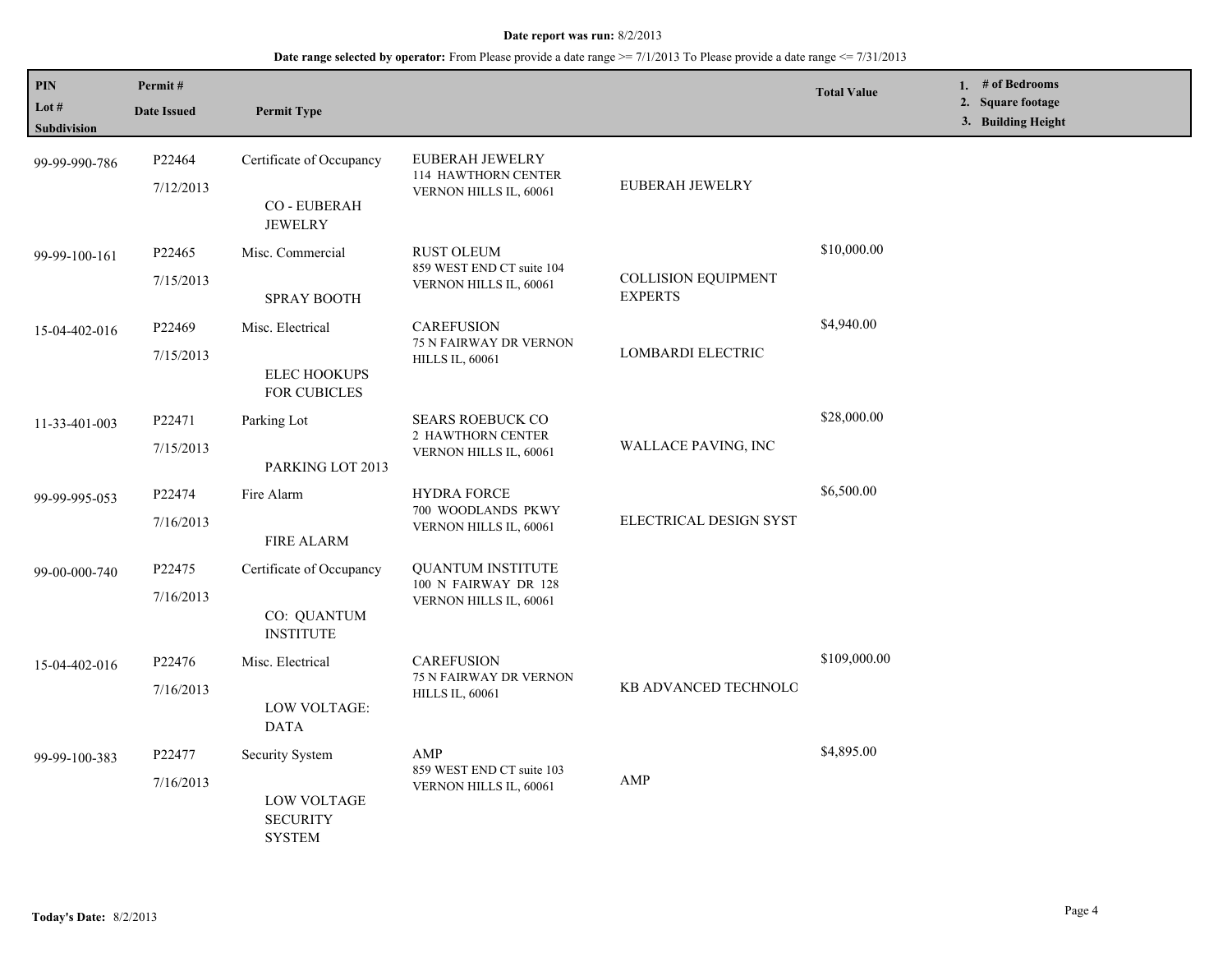| PIN<br>Lot #<br><b>Subdivision</b> | Permit#<br><b>Date Issued</b> | <b>Permit Type</b>                                                               |                                                                                 |                                           | <b>Total Value</b> | 1. # of Bedrooms<br>2. Square footage<br>3. Building Height |
|------------------------------------|-------------------------------|----------------------------------------------------------------------------------|---------------------------------------------------------------------------------|-------------------------------------------|--------------------|-------------------------------------------------------------|
| 15-09-401-075                      | P22478<br>7/16/2013           | Misc. Commercial<br><b>CANOPY FOR</b><br><b>SOUTH SIDE OF</b><br><b>BUILDING</b> | MITSUBISHI ELEC AUTOM/<br>500 CORPORATE WOODS<br>PKWY VERNON HILLS IL,<br>60061 | MITSUBISHI ELEC AUTOM/<br><b>INC</b>      | \$5,475.00         |                                                             |
| 15-04-402-016                      | P22480<br>7/17/2013           | Fire Sprinklers<br>FM200 FOR<br><b>COMPUTER ROOM</b>                             | <b>CAREFUSION</b><br>75 N FAIRWAY DR VERNON<br><b>HILLS IL, 60061</b>           | STARFIRE SYSTEMS INC                      | \$22,000.00        |                                                             |
| 99-99-992-541                      | P22481<br>7/17/2013           | Sign<br>SIGN: SHOE DEPT.<br><b>ENCORE</b>                                        | <b>SHOE DEPT. ENCORE</b><br>227 HAWTHORN CENTER<br>VERNON HILLS IL, 60061       | DESIGN TEAM SIGN CO                       | \$3,745.00         |                                                             |
| 99-99-992-259                      | P22482<br>7/17/2013           | Parking Lot<br>PARKINGLOT<br><b>REPAIRS</b>                                      | WENDY'S RESTAURANT<br>210 TOWNLINE RD VERNON<br><b>HILLS IL, 60061</b>          | MANEVAL CONSTRUCTION<br>INC.              | \$2,200.00         |                                                             |
| 99-99-992-541                      | P22483<br>7/17/2013           | Fire Alarm<br><b>FIRE ALARM</b>                                                  | SHOE DEPT. ENCORE<br>227 HAWTHORN CENTER<br>VERNON HILLS IL, 60061              | ESSCOE, LLC                               | \$3,500.00         |                                                             |
| 99-99-101-241                      | P22484<br>7/17/2013           | Voice/Data<br>VOICE & DATA -<br><b>ABBVIE</b>                                    | <b>ABBVIE</b><br>75 FAIRWAY suite 400<br>VERNON HILLS IL, 60061                 | LIGHTNING COMMUNICAT                      | \$18,225.00        |                                                             |
| 99-99-999-687                      | P22485<br>7/18/2013           | Fire Alarm<br><b>FIRE ALARM</b><br>PANEL AND<br><b>ANNUNCIATOR</b>               | VERNON HILLS OFFICE<br>300 E CENTER DR VERNON<br><b>HILLS IL, 60061</b>         | CHICAGO METROPOLITAN<br><b>PREVENTION</b> | \$2,275.00         |                                                             |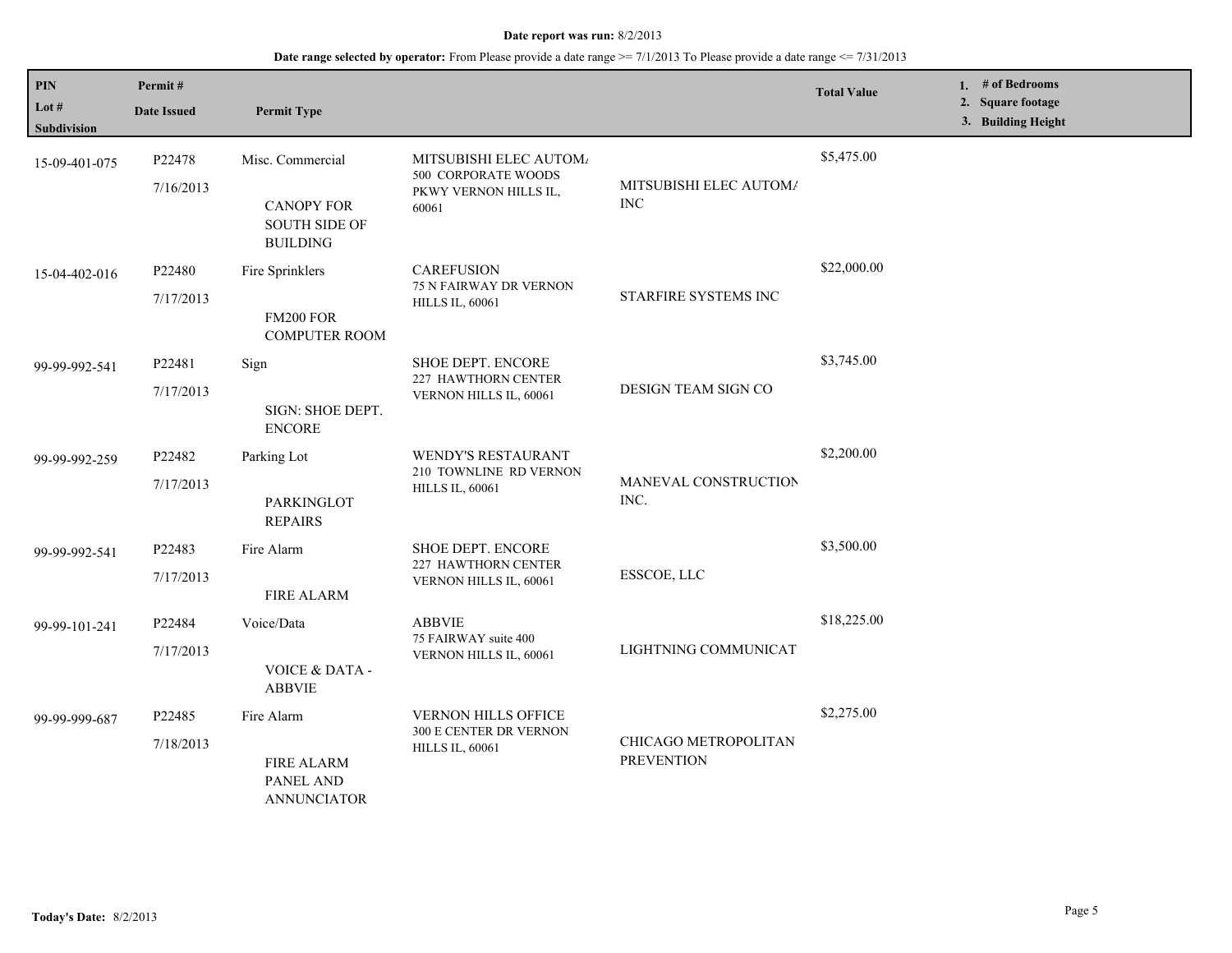| <b>PIN</b><br>Lot #<br>Subdivision                          | Permit#<br><b>Date Issued</b> | <b>Permit Type</b>                                                                                      |                                                                          |                            | <b>Total Value</b> | 1. $#$ of Bedrooms<br>2. Square footage<br>3. Building Height |
|-------------------------------------------------------------|-------------------------------|---------------------------------------------------------------------------------------------------------|--------------------------------------------------------------------------|----------------------------|--------------------|---------------------------------------------------------------|
| 99-00-000-732                                               | P22486<br>7/18/2013           | <b>Commercial Alteration</b><br><b>INTERIOR</b><br><b>BUILDOUT:</b><br><b>CROSSFIT</b><br><b>CARBON</b> | <b>CROSSFIT CARBON</b><br>100 N FAIRWAY DR 110<br>VERNON HILLS IL, 60061 | <b>ARTHUR ROGERS CO.</b>   | \$5,000.00         |                                                               |
| 99-99-100-744                                               | P22489<br>7/18/2013           | Misc. Commercial<br><b>CONTINENTAL</b><br><b>EXEC JOGGING</b><br><b>PATH</b>                            | 0 CONTINENTAL EXECUTIVE<br>PARK VERNON HILLS IL,<br>60061                | <b>BRIGGS PAVING</b>       | \$26,064.00        |                                                               |
| 99-99-101-561                                               | P22490<br>7/18/2013           | Parking Lot<br>PARKING LOT -<br><b>VACANT</b>                                                           | NAI HIFFMAN COMMERCIA<br>400 LAKEVIEW PKY 100<br>VERNON HILLS IL, 60061  | <b>BRIGGS PAVING</b>       | \$11,437.00        |                                                               |
| 99-99-100-859                                               | P22491<br>7/18/2013           | Parking Lot<br>PARKING LOT<br>MAINTANCE -                                                               | MERCURY INSURANCE CO<br>560 E BUNKER CT VERNON<br><b>HILLS IL, 60061</b> | <b>BRIGGS PAVING</b>       | \$10,750.00        |                                                               |
| 99-99-999-492<br>41<br>CONTINENTAL EXECUTIVE<br><b>PARK</b> | P22492<br>7/18/2013           | Parking Lot<br>PARKING LOT<br><b>MAINTANCE</b>                                                          | 340 N MILWAUKEE AVE<br>VERNON HILLS IL, 60061                            | 41<br><b>BRIGGS PAVING</b> | \$26,400.00        |                                                               |
| 99-00-000-729                                               | P22493<br>7/19/2013           | Certificate of Occupancy<br>CO: MUSTARD PIE                                                             | <b>MUSTARD PIE</b><br>100 N FAIRWAY DR 104<br>VERNON HILLS IL, 60061     | <b>ARTHUR ROGERS CO.</b>   |                    |                                                               |
| 99-99-995-053                                               | P22495<br>7/22/2013           | Voice/Data<br>VOICE AND DATA                                                                            | <b>HYDRA FORCE</b><br>700 WOODLANDS PKWY<br>VERNON HILLS IL, 60061       | ELECTRICAL DESIGN SYST     | \$30,235.00        |                                                               |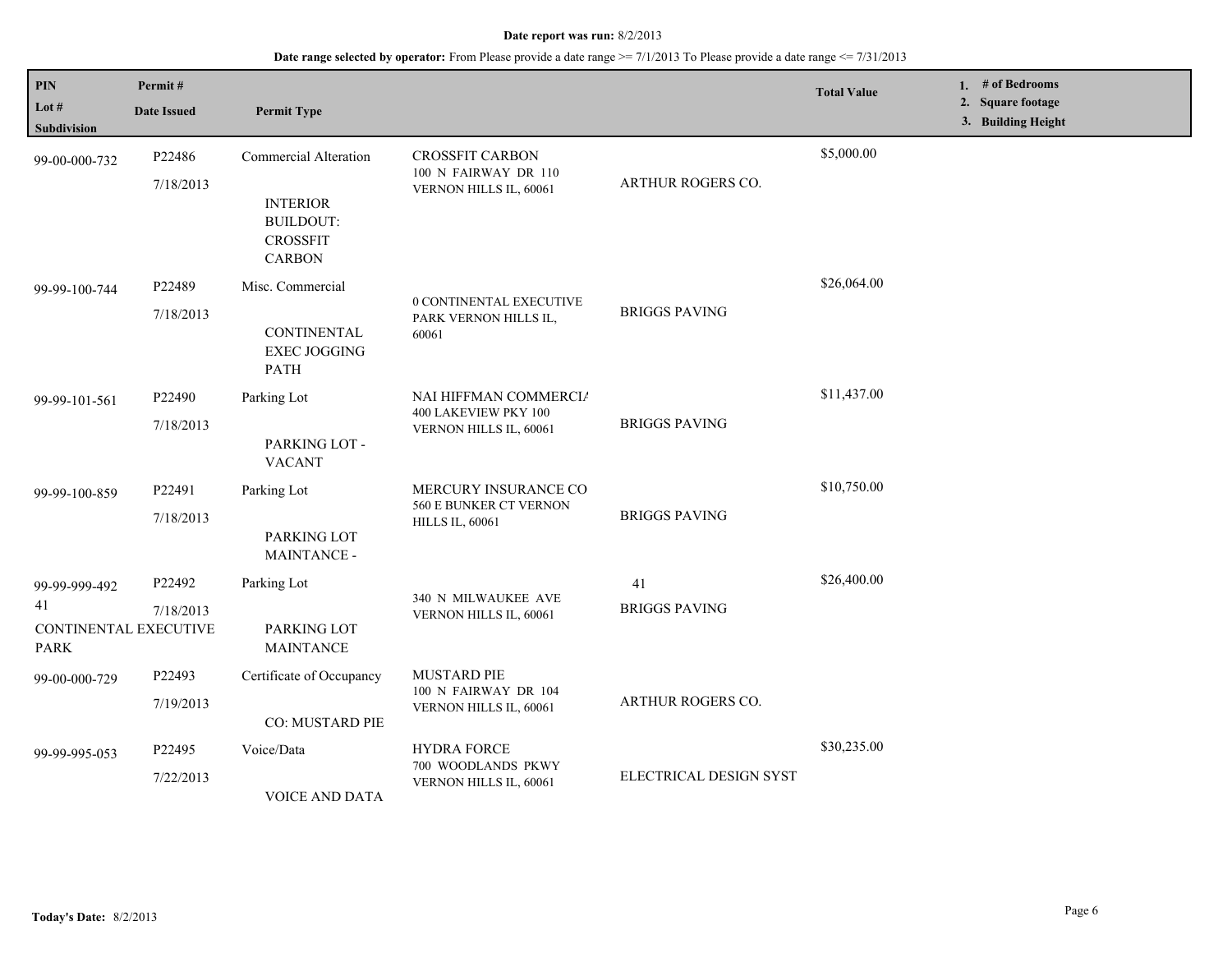| <b>PIN</b>           | Permit#            |                                                                               |                                                                        |                           | <b>Total Value</b> | 1. # of Bedrooms<br>2. Square footage |
|----------------------|--------------------|-------------------------------------------------------------------------------|------------------------------------------------------------------------|---------------------------|--------------------|---------------------------------------|
| Lot #<br>Subdivision | <b>Date Issued</b> | <b>Permit Type</b>                                                            |                                                                        |                           |                    | 3. Building Height                    |
| 11-33-302-015        | P22497             | Parking Lot                                                                   | 935 N LAKEVIEW PKY                                                     |                           | \$30,379.00        |                                       |
|                      | 7/22/2013          | SEALCOAT &<br>STRIPING &<br><b>REPAIRS</b><br>935 LAKEVIEW<br><b>PKWY</b>     | VERNON HILLS IL, 60061                                                 | M & J ASPHALT PAVING CC   |                    |                                       |
| 99-00-000-710        | P22501             | Misc. Electrical                                                              | <b>LAKESIDE FOODS</b><br>175 E HAWTHORN PKY                            |                           | \$8,500.00         |                                       |
|                      | 7/23/2013          | VOICE, DATA,<br><b>TELEPHONE</b>                                              | suite 300 VERNON HILLS IL,<br>60061                                    | <b>SRU COMMUNICATIONS</b> |                    |                                       |
| 99-99-100-406        | P22502             | Parking Lot                                                                   | <b>HAWTHORN VILLAGE COM</b><br>0 HAWTHORN VILLAGE                      |                           | \$126,450.00       |                                       |
|                      | 7/23/2013          | PARKING LOT:2013                                                              | COMMONS VERNON HILLS<br>IL, 60061                                      | <b>GREAT LAKES PAVING</b> |                    |                                       |
| 15-03-102-006        | P22503             | Parking Lot                                                                   | RIVERTREE SHOPPING CEN<br>701 N MILWAUKEE AV<br>VERNON HILLS IL, 60061 |                           | \$198,900.00       |                                       |
|                      | 7/23/2013          | PARKING LOT:<br>2013                                                          |                                                                        | <b>GREAT LAKES PAVING</b> |                    |                                       |
| 15-03-102-006        | P22504             | Parking Lot                                                                   | RIVERTREE SHOPPING CEN                                                 | R.A. PETERSON CO          | \$38,700.00        |                                       |
|                      | 7/23/2013          | PARKING LOT<br>SEAL COAT -<br><b>STRIPING WAS ON</b><br><b>THE PMT P22503</b> | 701 N MILWAUKEE AV<br>VERNON HILLS IL, 60061                           |                           |                    |                                       |
| 99-99-999-821        | P22505             | HVAC - Combination                                                            | ADVANCE ELECTRICAL SU<br>1000 N BUTTERFIELD RD suite                   |                           | \$9,100.00         |                                       |
|                      | 7/24/2013          | 2 ROOFTOP HVAC<br><b>UNITS</b>                                                | 1003 VERNON HILLS IL, 60061                                            | DART HVAC INC             |                    |                                       |
| 99-99-995-053        | P22512             | Commercial Alteration                                                         | <b>HYDRA FORCE</b>                                                     |                           | \$1,000,000.00     |                                       |
|                      | 7/25/2013          | COMMERCIAL<br><b>ALTERATION -</b><br><b>WAREHOUSE</b>                         | 700 WOODLANDS PKWY<br>VERNON HILLS IL, 60061                           |                           |                    |                                       |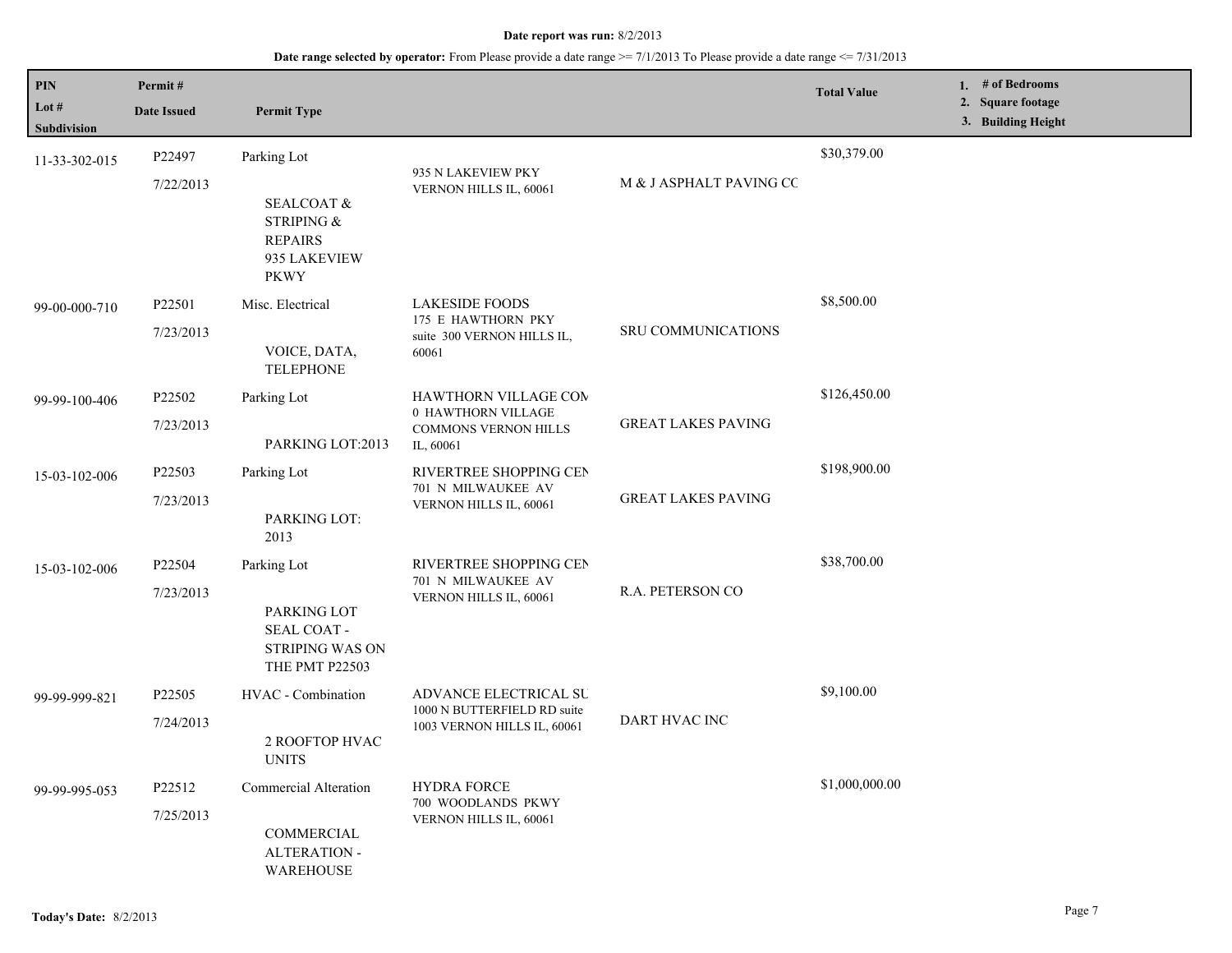| <b>PIN</b><br>Lot $#$<br>Subdivision | Permit#<br><b>Date Issued</b> | <b>Permit Type</b>                                                             |                                                                                    |                                           | <b>Total Value</b> | 1. # of Bedrooms<br>2. Square footage<br>3. Building Height |
|--------------------------------------|-------------------------------|--------------------------------------------------------------------------------|------------------------------------------------------------------------------------|-------------------------------------------|--------------------|-------------------------------------------------------------|
| 99-99-100-493                        | P22515<br>7/25/2013           | Sign<br>NAME CHANGE<br>(DAVITA) ON<br><b>EXISTING BLDG</b><br><b>MONUMENTS</b> | HAMILTON PARTNERS<br>3 HAWTHORN PKY VERNON<br><b>HILLS IL, 60061</b>               | C. JOHNSON SIGN CO                        | \$11,300.00        |                                                             |
| 99-00-000-795                        | P22517<br>7/26/2013           | Parking Lot<br>PARKING LOT                                                     | ARTHUR ROGERS CO.<br>200 N FAIRWAY DR 176<br>VERNON HILLS IL, 60061                | S & H PAVING                              | \$800.00           |                                                             |
| 99-99-100-617                        | P22519<br>7/26/2013           | Parking Lot<br><b>SEALCOAT</b><br>ALLEYWAYS 2013                               | CENTENNIAL CROSSING<br>0 CENTENNIAL CROSSING<br>VERNON HILLS IL, 60061             | <b>CENTENNIAL CROSSING</b>                | \$8,000.00         |                                                             |
| 99-99-999-284                        | P22520<br>7/26/2013           | Commercial Alteration<br><b>INTERIOR</b><br><b>REMODEL</b>                     | <b>LAKEVIEW FITNESS</b><br>700 N LAKEVIEW PKY<br>VERNON HILLS IL, 60061            | <b>WILLIAMS ARCHITECTS</b>                | \$507,800.00       |                                                             |
| 99-99-992-884                        | P22521<br>7/26/2013           | Fire Alarm<br><b>FIRE ALARM</b>                                                | <b>CPR</b><br>278 HAWTHORN VILLAGE<br><b>COMMONS VERNON HILLS</b><br>IL, 60061     | CHICAGO METROPOLITAN<br><b>PREVENTION</b> | \$2,170.00         |                                                             |
| 99-99-992-541                        | P22522<br>7/26/2013           | Fire Sprinklers<br>FIRE SPRINKLER                                              | <b>SHOE DEPT. ENCORE</b><br>227 HAWTHORN CENTER<br>VERNON HILLS IL, 60061          | <b>SHAMROCK FIRE PROTECT</b>              | \$25,000.00        |                                                             |
| 99-99-100-268                        | P22524<br>7/29/2013           | Sign<br>SIGN AUG/NOV 1<br>2013                                                 | <b>HALLOWEEN CITY</b><br>413 N MILWAUKEE AVE<br>unit 100 VERNON HILLS IL,<br>60061 | <b>HALLOWEEN CITY</b>                     | \$800.00           | 2. 136.00<br>3.4.00                                         |
| 15-09-403-022                        | P22525<br>7/29/2013           | Tent<br>TENT: EVENT<br>8/3/2013                                                | ZF SALES & SERVICE NORT<br>777 HICKORY HILL DR<br>VERNON HILLS IL, 60061           | A TO Z ALL PURPOSE RENT                   |                    |                                                             |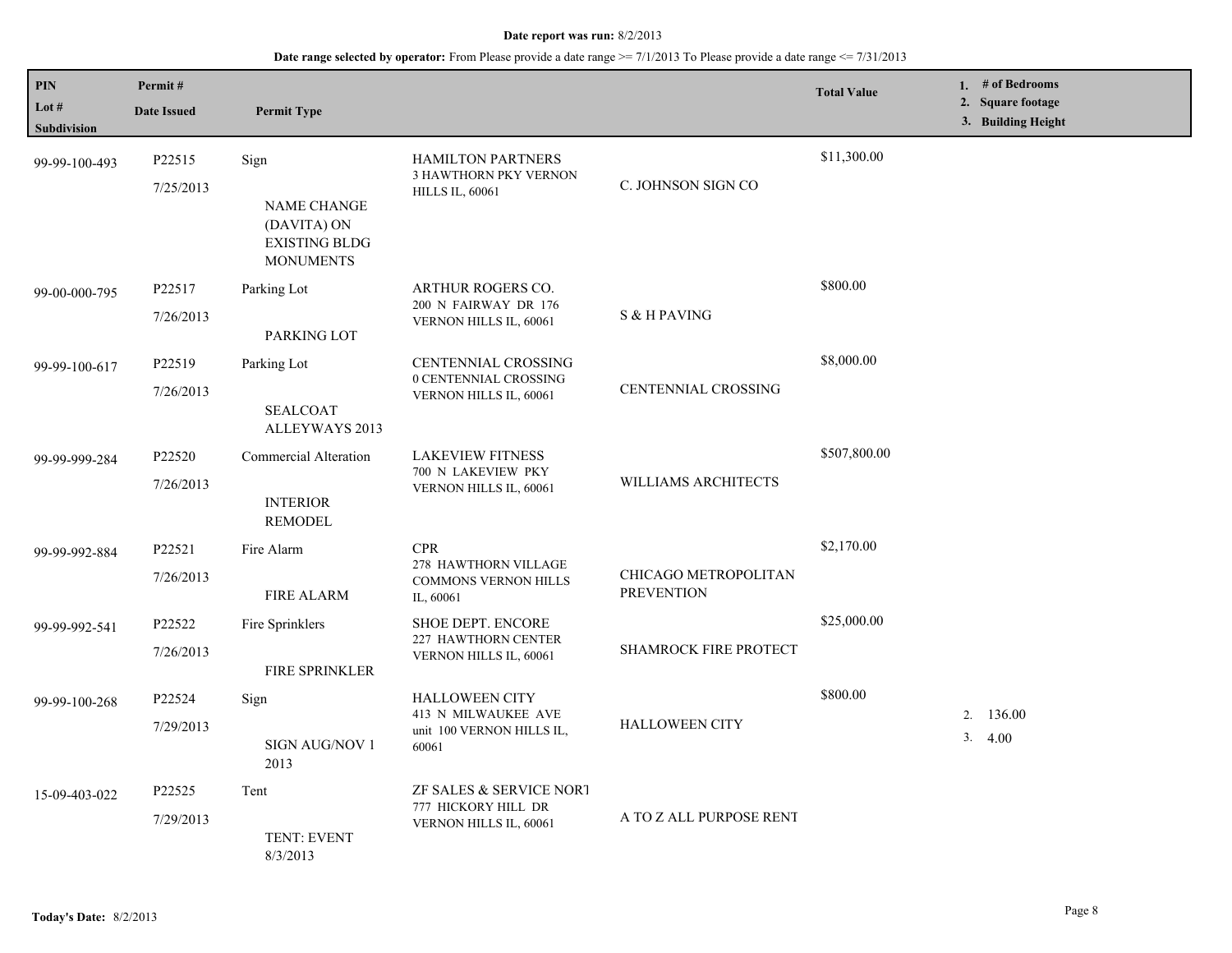| $\mathbf{PIN}$<br>Lot #<br><b>Subdivision</b> | Permit#<br><b>Date Issued</b> | <b>Permit Type</b>                                                                                                                 |                                                                                   |                                                      | <b>Total Value</b> | 1. | # of Bedrooms<br>2. Square footage<br>3. Building Height |  |
|-----------------------------------------------|-------------------------------|------------------------------------------------------------------------------------------------------------------------------------|-----------------------------------------------------------------------------------|------------------------------------------------------|--------------------|----|----------------------------------------------------------|--|
| 99-00-000-078                                 | P22526<br>7/29/2013           | Site Work<br><b>SITE WORK: OAKS</b><br>OF VERNON HILLS                                                                             | OAKS OF VERNON HILLS<br>770 ROUTE 45 VERNON<br><b>HILLS IL, 60061</b>             | RHR OAKS OF VERNON HIL                               |                    |    |                                                          |  |
| 99-00-000-223                                 | P22527<br>7/29/2013           | <b>Security System</b><br><b>SECURITY</b><br><b>SYSTEM</b>                                                                         | PIER 1 IMPORTS<br>701 N MILWAUKEE AVE<br>302 VERNON HILLS IL, 60061               | PK CONSTRUCTION                                      | \$1,500.00         |    |                                                          |  |
| 99-99-995-945                                 | P22529<br>7/30/2013           | Misc. Residential<br><b>EXTERIOR</b><br><b>RESTORATION</b><br>FIRST FLOOR<br>SHEATHING/MASO<br><b>NRY</b><br>BLDG: 539-545         | 539 GROSSE POINTE CIR<br>VERNON HILLS IL, 60061                                   | <b>CARL ANDERSON</b><br><b>CONSTRUCTION SERVICES</b> | \$76,500.00        |    |                                                          |  |
| 99-99-996-063                                 | P22530<br>7/30/2013           | Misc. Residential<br>BLDG: 874-880;<br><b>EXTERIOR</b><br><b>RESTORATION</b><br><b>FIRST FLOOR</b><br>SHEATHING/MASO<br><b>NRY</b> | 874 SPARTA CT VERNON<br><b>HILLS IL, 60061</b>                                    | <b>CARL ANDERSON</b><br>CONSTRUCTION SERVICES        | \$76,500.00        |    |                                                          |  |
| 15-04-111-017                                 | P22532<br>7/30/2013           | Re-Roofing<br>REROOF, OK'D PER<br>$\mathrm{C}\mathrm{K}$                                                                           | <b>BAXTER INFORMATION TE</b><br>440 N FAIRWAY DR VERNON<br><b>HILLS IL, 60061</b> | WINDWARD ROOFING &<br>CONSTRUCTION INC.              | \$263,367.00       |    |                                                          |  |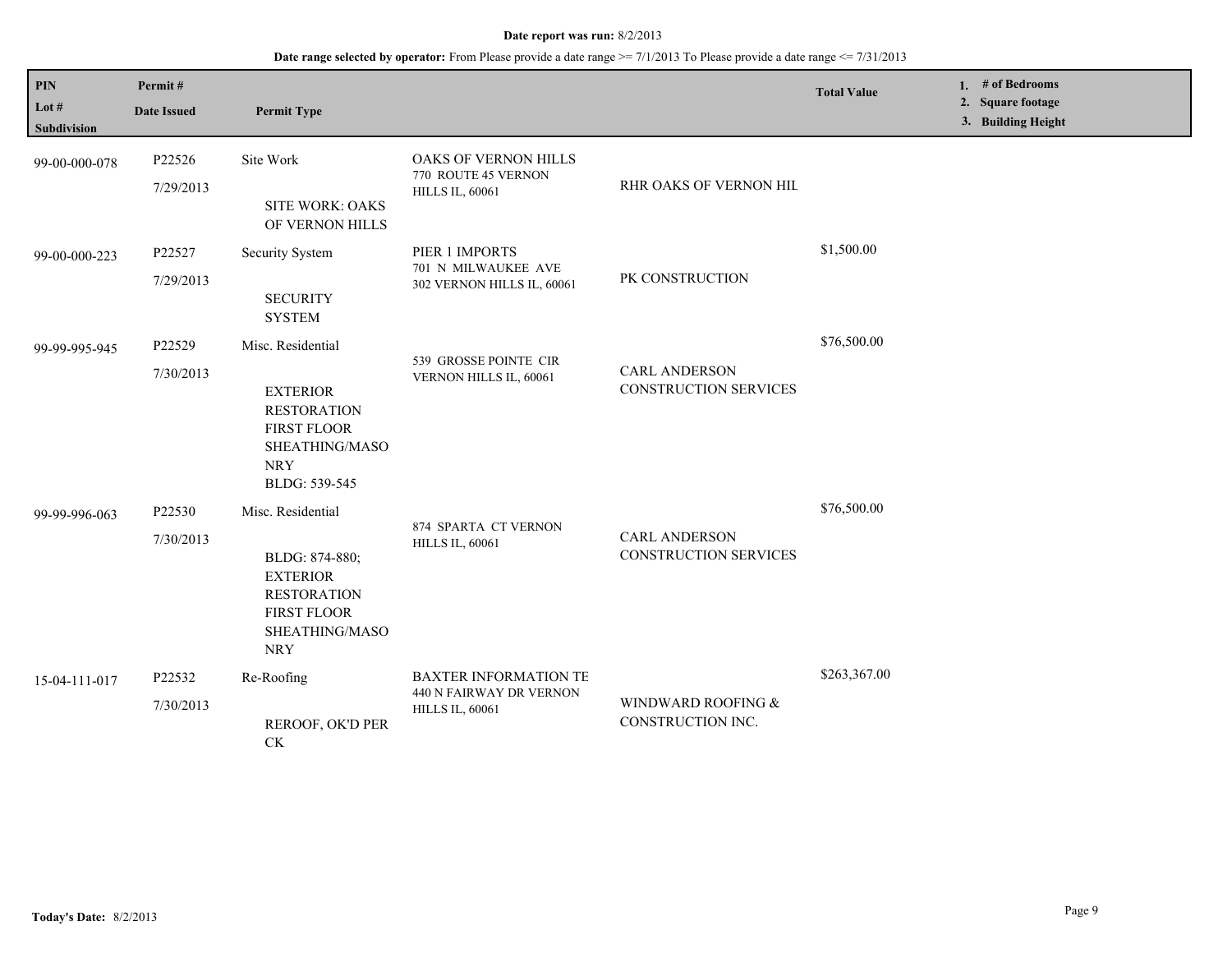| <b>PIN</b><br>Lot #              | Permit#<br><b>Date Issued</b> | <b>Permit Type</b>                                                                             |                                                                      |                       | <b>Total Value</b> | 1. # of Bedrooms<br>2. Square footage |
|----------------------------------|-------------------------------|------------------------------------------------------------------------------------------------|----------------------------------------------------------------------|-----------------------|--------------------|---------------------------------------|
| Subdivision                      |                               |                                                                                                |                                                                      |                       |                    | 3. Building Height                    |
| 99-99-100-775                    | P22535                        | Antenna                                                                                        | 394 E ROUTE 45 VERNON                                                |                       | \$2,000.00         |                                       |
|                                  | 7/30/2013                     | <b>TELEMETRY</b><br><b>ANTENNA AT</b><br><b>CORPORATE</b><br><b>WOODS</b><br><b>RESERVOIR</b>  | <b>HILLS IL, 60061</b>                                               | WUNDERLICH MALEC SER' |                    |                                       |
| 99-99-995-959                    | P22536                        | Antenna                                                                                        | 473 GROSSE POINTE CIR                                                |                       | \$2,000.00         |                                       |
|                                  | 7/30/2013                     | <b>TELEMETRY</b><br><b>ANTENNA AT</b><br><b>CLCJAWA</b><br><b>DELIVERY</b><br><b>STRUCTURE</b> | VERNON HILLS IL, 60061                                               | WUNDERLICH MALEC SER' |                    |                                       |
| 11-33-302-003                    | P22537                        | Antenna                                                                                        | 295 CENTER DR VERNON                                                 |                       | \$2,000.00         |                                       |
|                                  | 7/30/2013                     | <b>TELEMETRY</b><br><b>ANTENNA AT</b><br><b>HAWTHORN</b><br><b>RESERVOIR</b>                   | <b>HILLS IL, 60061</b>                                               | WUNDERLICH MALEC SER' |                    |                                       |
| 99-99-100-776                    | P22538                        | Antenna                                                                                        |                                                                      |                       | \$2,000.00         |                                       |
|                                  | 7/30/2013                     | <b>TELEMETRY</b><br><b>ANTENNA FOR</b><br><b>GREGG'S LANDING</b><br><b>RESERVOIR</b>           | 1805 CRENSHAW CIR<br>WUNDERLICH MALEC SER'<br>VERNON HILLS IL, 60061 |                       |                    |                                       |
| 99-99-999-498                    | P22539                        | Antenna                                                                                        | 1223 S CHRISTINE CT                                                  | LOT 1501              | \$2,000.00         |                                       |
| LOT 1501<br><b>SARAH'S GLENN</b> | 7/30/2013                     | <b>TELEMETRY</b><br><b>ANTENNA FOR</b><br><b>SARAH'S GLENN</b><br><b>LIFT STATION</b>          | VERNON HILLS IL, 60061                                               | WUNDERLICH MALEC SER' |                    |                                       |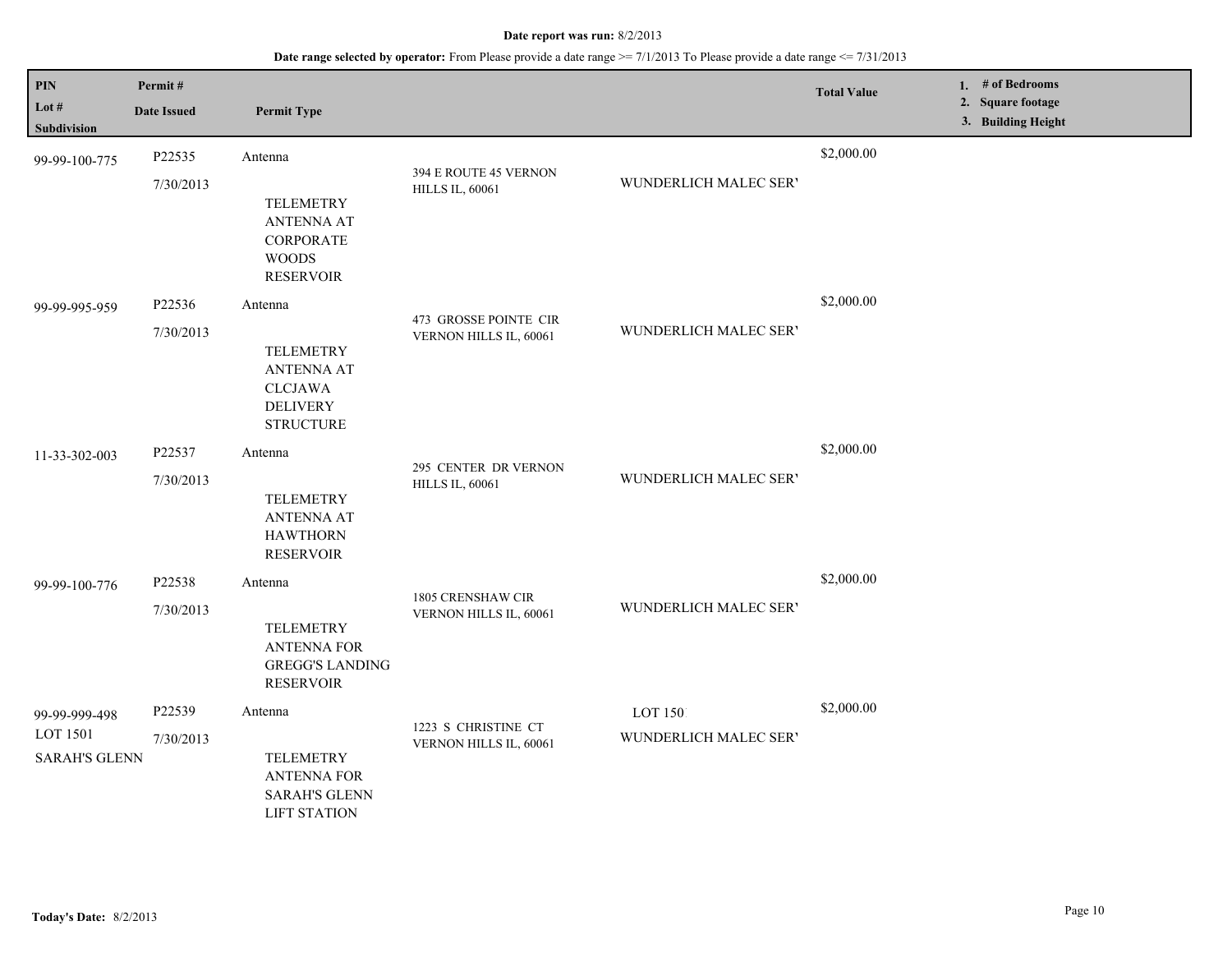| PIN                  | Permit#             |                                                                                                                        |                                                   |                       | <b>Total Value</b> | 1. $#$ of Bedrooms                      |
|----------------------|---------------------|------------------------------------------------------------------------------------------------------------------------|---------------------------------------------------|-----------------------|--------------------|-----------------------------------------|
| Lot #<br>Subdivision | <b>Date Issued</b>  | <b>Permit Type</b>                                                                                                     |                                                   |                       |                    | 2. Square footage<br>3. Building Height |
| 99-99-101-386        | P22540<br>7/30/2013 | Antenna<br><b>TELEMETRY</b><br><b>ANTENNA AT</b><br><b>HAWTHORN</b><br><b>ELEVATED</b>                                 | 515 HAWTHORN PKY<br>VERNON HILLS IL, 60061        | WUNDERLICH MALEC SER' | \$2,000.00         |                                         |
| 99-99-999-954        | P22541<br>7/30/2013 | <b>WATER TOWER</b><br>Antenna<br>TELEMETRY<br><b>ANTENNA AT</b><br>WESTMORELAND<br><b>DRIVE LIFT</b><br><b>STATION</b> | 985 WESTMORELAND DR<br>VERNON HILLS IL, 60061     | WUNDERLICH MALEC SER' | \$2,000.00         |                                         |
| 99-99-101-635        | P22542<br>7/30/2013 | Antenna<br><b>TELEMETRY</b><br><b>ANTENNA AT</b><br><b>CREEK VIEW</b><br><b>DRIVE LIFT</b><br><b>STATION</b>           | 1101 CREEK VIEW VERNON<br><b>HILLS IL, 60061</b>  | WUNDERLICH MALEC SER' | \$2,000.00         |                                         |
| 99-99-101-634        | P22543<br>7/30/2013 | Antenna<br><b>TELEMETRY</b><br><b>ANTENNA AT</b><br><b>SOUTHFIELD</b><br><b>DRIVE LIFT</b><br><b>STATION</b>           | 210 SOUTHFIELD VERNON<br><b>HILLS IL, 60061</b>   | WUNDERLICH MALEC SER' | \$2,000.00         |                                         |
| 99-99-101-636        | P22544<br>7/30/2013 | Antenna<br><b>TELEMETRY</b><br><b>ANTENNA AT</b><br><b>BUTTERFIELD</b><br><b>ELEVATED</b><br>WATER TOWER               | 1140 BUTTERFIELD VERNON<br><b>HILLS IL, 60061</b> | WUNDERLICH MALEC SER' | \$2,000.00         |                                         |